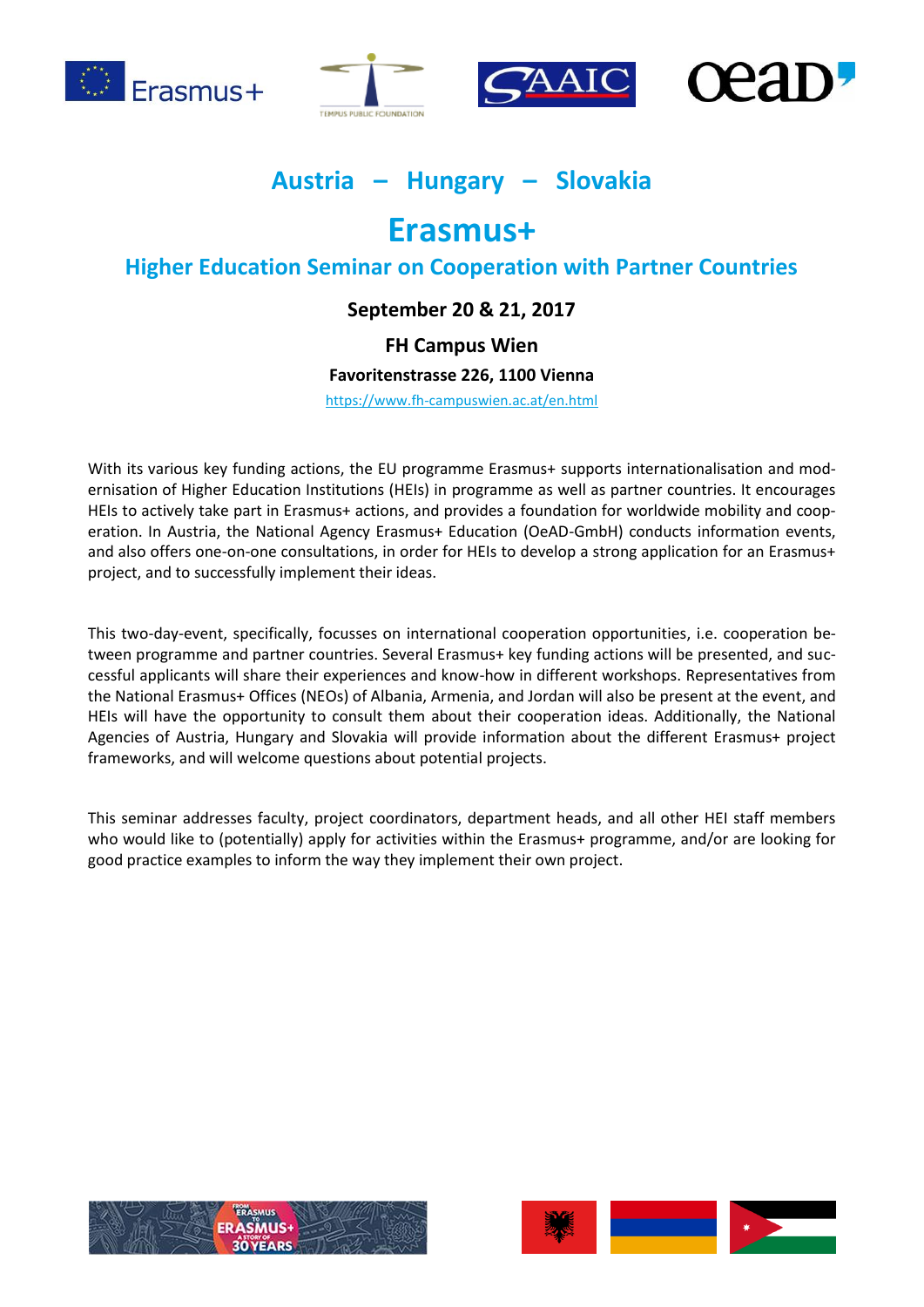







# **Programme**

*Moderator: GERHARD VOLZ, OeAD-GmbH / National Agency Erasmus+ Education Austria* **Day 1 – September 20**

### 09:30 **Registration**

### 10:00 **Welcome & Introduction to the Seminar**

- **BARBARA BITTNER**, Rector of the FH Campus Wien University of Applied Sciences
- **ERNST GESSLBAUER**, OeAD-GmbH / Director of the National Agency Erasmus+ Education Austria

#### 10:30 **Knowledge Alliances**

- **SABINE MÜLLER**, OeAD-GmbH / National Agency Erasmus+ Education Austria
- **GERHARD SCHLEINING**, University of Natural Resources and Life Sciences, Austria: "FooD-STA European Food Studies & Training Alliance" (**EXAMPLE OF GOOD PRACTICE**)

#### 11:10 **National & Regional Priorities of Erasmus+ Partner Countries: Albania (tbc)**

**ELONA SARAÇI**, National Erasmus+ Office Albania, Tirana

*Cooperation opportunities for Austrian higher education institutions with universities in Albania, national and regional priorities for project proposals*

#### 11:30 **Coffee Break**

#### 12:00 **Capacity Building in Higher Education**

- **DORINA ANGELESCU**, Education, Audiovisual and Culture Executive Agency (EACEA)
- **ANETTA ČAPLÁNOVÁ**, University of Economics in Bratislava; Slovakia: "Assessing and Improving Research Performance at South East Asian Universities" (**EXAMPLE OF GOOD PRACTICE**)

#### 12:40 **Country Presentation: Armenia (tbc)**

**LANA KARLOVA**, Director of the National Erasmus+ Office Armenia, Yerevan

*Cooperation opportunities for Austrian higher education institutions with universities in Armenia, national and regional priorities for project proposals*

## 13:00 **Lunch**

#### 14:00 **Jean Monnet Activities**

- **EDITH GENSER**, Education, Audiovisual and Culture Executive Agency (EACEA)
- **MARKUS FRISCHHUT**, Management Center Innsbruck, Austria: "Jean Monnet Chair -European Integration & Ethics" (**EXAMPLE OF GOOD PRACTICE**)

#### 14:40 **Short break / change to workshop rooms**

#### 14:50 **Parallel Workshops:**

#### **(1) Knowledge Alliances**

- **SABINE MÜLLER**, OeAD-GmbH / National Agency Erasmus+ Education Austria
- **MÁRTON BEKE,** TPF / National Agency Erasmus+ Education Hungary
- **GERHARD SCHLEINING**, Universität für Bodenkultur, Austria